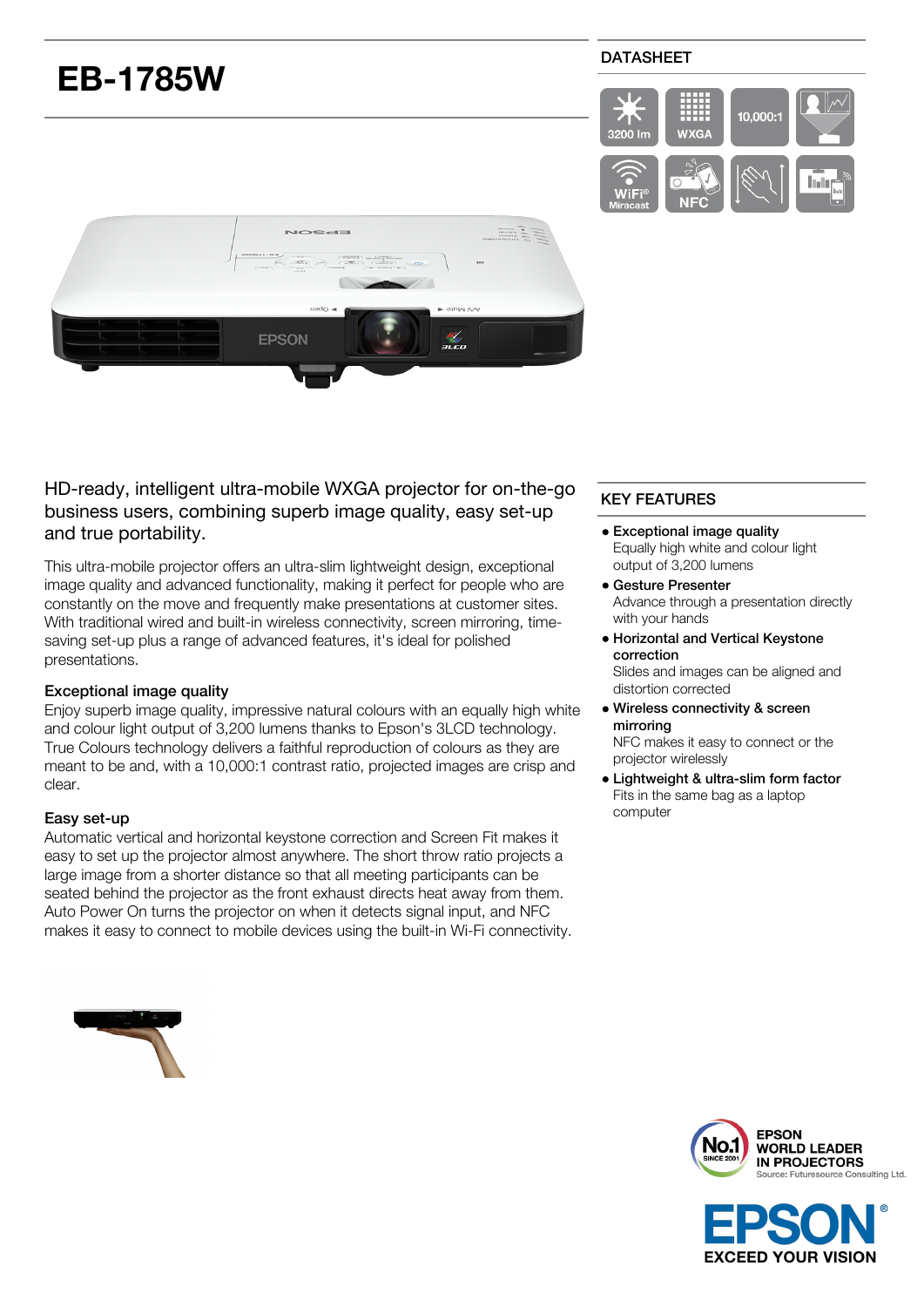## PRODUCT SPECIFICATIONS

| <b>TECHNOLOGY</b>               |                                                                                           |
|---------------------------------|-------------------------------------------------------------------------------------------|
| <b>Projection System</b>        | 3LCD Technology, RGB liquid crystal shutter                                               |
| <b>LCD Panel</b>                | 0.59 inch with C2 Fine                                                                    |
| <b>IMAGE</b>                    |                                                                                           |
| Colour Light Output             | 3,200 lumen- 1,900 lumen (economy)                                                        |
| White Light Output              | 3,200 lumen - 1,900 lumen (economy)                                                       |
| Resolution                      | WXGA, 1280 x 800, 16:10                                                                   |
| <b>Contrast Ratio</b>           | 10,000:1                                                                                  |
| Lamp                            | 214 W, 4,000 h durability, 7,000 h durability (economy mode)                              |
| <b>Keystone Correction</b>      | Auto vertical: $\pm$ 30 °, Auto horizontal $\pm$ 20 °                                     |
| <b>Colour Reproduction</b>      | Upto 1.07 billion colours                                                                 |
| <b>OPTICAL</b>                  |                                                                                           |
| <b>Projection Ratio</b>         | $1.04 - 1.26:1$                                                                           |
| Zoom                            | Manual, Factor: 1 - 1.2                                                                   |
| Image Size                      | 30 inches - 300 inches                                                                    |
| <b>Projection Distance Wide</b> | $0.7 m - 6.8 m$                                                                           |
| <b>Projection Distance Tele</b> | $0.8 m - 8.2 m$                                                                           |
|                                 | Projection Distance Wide/Tele 1.35 m - 1.62 m (60 inch screen)                            |
| Projection Lens F Number        | $1.58 - 1.7$                                                                              |
| <b>Focal Distance</b>           | 13.52 mm - 16.22 mm                                                                       |
| Focus                           | Manual                                                                                    |
| Offset                          | 10:1                                                                                      |
| <b>CONNECTIVITY</b>             |                                                                                           |
| <b>USB Display Function</b>     | 3 in 1: Image / Mouse / Sound                                                             |
| Interfaces                      | USB 2.0 Type A, USB 2.0 Type B, VGA in, HDMI in, Composite in, Stereo mini jack audio in, |
|                                 | Miracast, MHL, Near Field Communication (NFC), Wireless LAN IEEE 802.11b/g/n              |
| Epson iProjection App           | Ad-Hoc / Infrastructure                                                                   |
|                                 |                                                                                           |
| <b>ADVANCED FEATURES</b>        |                                                                                           |
| Security                        | Kensington lock, Wireless LAN security, Password protection                               |
| 3D                              | No                                                                                        |
| Features                        | AV Mute Slide, Built-in speaker, Document Camera Compatible, Gesture Presenter, JPEG      |
|                                 | Viewer, MHL audio/video interface, PC Free, Quick Corner, Screen Mirroring, Split-Screen- |
|                                 | Function, iProjection set-up by NFC, iProjection set-up by QR code                        |
| <b>Video Colour Modes</b>       | Blackboard, Cinema, Dynamic, Presentation, sRGB, DICOM SIM                                |
| <b>GENERAL</b>                  |                                                                                           |
| <b>Energy Use</b>               | 295 W, 208 W (economy), 0.34 W (standby)                                                  |
| <b>Product dimensions</b>       | 292 x 213 x 44 mm (Width x Depth x Height)                                                |
| Product weight                  | 1.8 kg                                                                                    |
| Noise Level                     | Normal: 39 dB (A) - Economy: 30 dB (A)                                                    |
| <b>Included Software</b>        | EasyMP Multi PC Projection                                                                |
| Loudspeaker                     | 1 W                                                                                       |
| Colour                          | White / Black                                                                             |
| <b>OTHER</b>                    |                                                                                           |
| Warranty                        | 36 months On site service, Lamp: 12 months or 1,000 h                                     |
|                                 | Optional warranty extension available                                                     |

#### **EB-1785W**

### WHAT'S IN THE BOX

- Power cable
- Remote control incl. batteries
- Carrying Case
- VGA cable
- Software (CD)